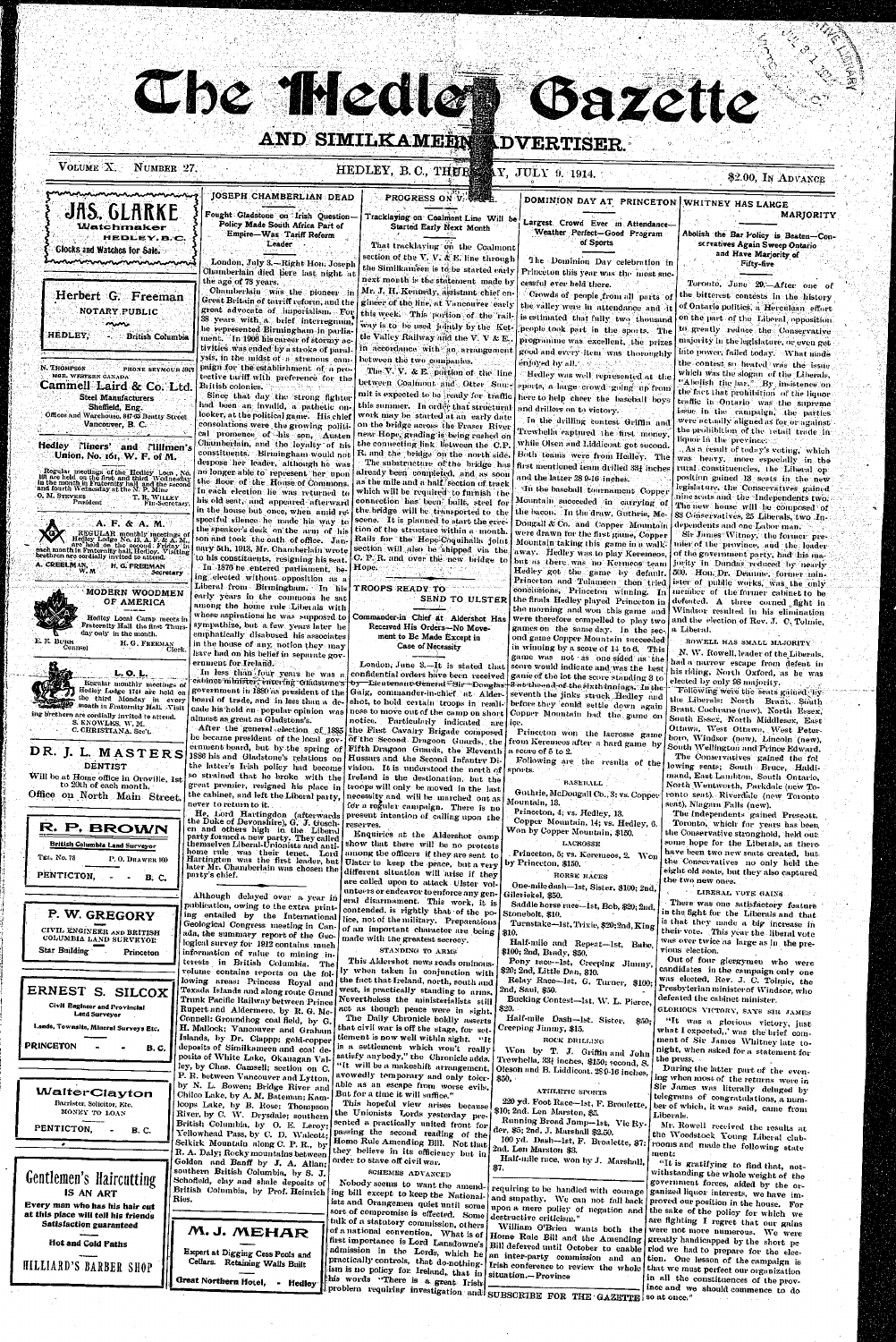#### THE HEDLEY GAZETTE JULY 9, 1914

# **The Thedley Gazette**

#### Similkameen Advertiser.

#### Subscriptions in Advance

Per Year... (United States), ...................... 2.50 ine.

**Advertising Rates** Measurement, 1, lines to the inch.

Land Notices-Certificates of improvement, etc.<br>\$7.00 for til-day-notices, and \$5.00 for 30-day notices

- Transient Advertisements—not exceeding one inch. \$1.00 for one insertion,  $25$  cents for each subsequent insertion. Over one inch.<br>If cents for the later of the property of the cents in the cents in the cents in cents in
- Contract Advertisements One include the month S1.25, over 1 Inch and up to 4 inches. \$1.00<br>per inch permonth. To constant advertisers<br>miking angre space than in to 1 inches. \$1.00<br>miking angre space than four inches, our

W. C. MARTIN, Managing Editor.



#### LATE JOSEPH CHAMBERLAIN

The death of Right Hon. Joseph. Chamberlain removes one: of the foremost figures of the British Empire. He was a great imperialist and as such attracted not only empire-wide [ but also world-wide attention. What he might have accomplished in the B.C., and at this Department. way of the unification of the empire had he retained his health for a few years longer is impossible to say. Stricken down in the midst of his campaign for tariff reform, which in cluded a scheme of imperial preference, Mr. Chamberlain during his declining years has had to watch the cause, which he had so much at heart favor of other political issues.

One of the issues particularly which has had an influence in halting the course of tariff reform has been the Home Rule bill and therein lies a striking example of the irony of fate. Mr. Chamberlain, it may be remem- Department of Pablic Works, bered, broke with his leader, the Right Hon. William Ewart Gladstone, on the Home Rule issue, taking with him sufficient of the Liberal strength in parliament to force the government's retirement. Following this it was thought by many that Home Rule was dead for all time. Events, however, have shown that this was a mistaken view. Home Rule, it now appears certain, is going to go into effect while tariff reform and imperial preference have to wait their turn, if indeed they are to come to the fore at all again as living issues in British politics. It was as colonial secretary that Mr. Chamberlain was brought most closely in touch with the people of the overseas dominions. No colonial secretary before or since has occupied such a place as did Mr. Chamberlain in the eyes and in the hearts of Britons beyond the seas. His ideas on all, or practically all the larger questions of imperial import were theirs. Had he remained an active force in the polities of the Mother Country it is, therefore, hard to see what changes might have been brought around by this time. But whatever changes might or might not have been effected in this way had Mr. Chamberlain's health held out, the empire will mourn his death and in no place will be be mourned more sincerely than in the great self-governing dominions beyond the seas, the spirit of whose people was so closely allied with his vision of the empire's future.



SEXLED TENDERS addressed to the under-<br>Sex signed, and endorsed "Tender for Drill Hall, Kamloops, B. C." will be received at this office until 4.01 p. m., on Friday, July 21th, ' 1914, for the construction of the aforesaid build-

Plans, specification and form of contract can be seen and forms of tender obtained at the office of Win, Henderson, Resident Architect, Victoria, "B.C., and on application to the Caretaker of Public Building, Kanaloops, B.C., and at this Department.

printed fornis supplied, and signed with their [limself. actual signatures, stating their occupations and places of residence. In the case of firms, the actual signature , the nature of the occupation, and place of residence of each member of the firm must be given.

Each tender must be accompanied by an aceepted cheque on a chartered bank, "payable to the order of the Honourable the Minister of Public Works, equal to ten per cent. (10 p.c) of the amount of the render, which will be forfelted if the person tendering decline to enter into a contract when called upon to do so, or fail to complete the work contracted for. If the tender be not accepted the cheque will be aetuena). J

The Department does not bind itself to accept the lowest or any tender. By order

R.C. DESROCHERS.. Secretary...  $27 - 2$ Denartment of Public Works." Ottawa, April 8th, 1914.



SEALED TENDERS addressed to the under-<br>signed, and endorsed "Tender for Public<br>Building, Merritt, B. C., will be received at this office until 1.00 P.M., on Tuesday, July 28th, 1911, for the construction of a Public Building at Merritt, B. C.

Plans, specification and form of contract can be seen and forms of tender obtained at the office of Mr. W. Henderson, Resident Architect, Victoria, B. C., at the Post Office, Merritt

Persons tendering are notified that tenders will not be considered unless made on the printed forms supplied, and signed with then actual signatures, stating their occupations and places of residence. In case of firms, the actual signature, the nature of "the" occupation and place of residence of each member of the firm müst be given.

Each tender must be accompanied by an accepted cheque on 'a chartered bank, payable to the order of the Honourable the Minister of Public Works, equal to ten per-cent (10 p.e.) of the amount of the render, which will be forbeing relegated to the background in feited if the person tendering decline to enter into a contract when called upon to do so or fail to complete the work contracted for. If the tender be not accepted the cheque will be returned.

The Department does not bind itself to accept the lowest or any tender.

 $-27 - 2$ 

By order. R. C. DESROCHERS. Seerefarv.



Synopsis of Coal Mining Regulations COAL mining rights of the Dominican in<br>the Yukaitoba, Saskatchewan and Alberta,<br>the Yukaitoba, Saskatchewan and Alberta,<br>tories and in a portion of the Province of Bri-<br>tish Columbia, may be leased for a term of<br>its incre

Application for a lease must be made by the<br>applicant in person to the Agent or Sub-Agent<br>of the district in which the rights applied for<br>are situated.

at this Department.<br>Persons tendering are notified that tenders is in surveyed territory the land must be des-<br>Persons tendering are notified that tenders are elections, and in unsurveyed cerritory the tract<br>will not be co

Each application must be accompanied by a<br>fee of \$5 which will be refunded if the rights reputed "for are not available. but not otherwise.<br>wise. A reyalty shall be puid on the merchanishe output of the mile at the rate of five cents ner ton

The person operating the mino shall furnish<br>the Agent with sworn returns accounting for<br>the full quantity of merchantable coal minor<br>and my the reyalty thereon. If the coal min-<br>ing rights are not being operated, such retu

The lease will include the coal mining rights<br>only, but the lesse may be permitted to pur-<br>chase what we call include the coal mining rights<br>only, but the lesse may be permitted repair-<br>be considered necessary for the work

Figure as the internation application should be<br>that to the Socretary of the Department of<br>the Interior, Ottawa, or to any Agent or Sub-<br>Agent of Dominion Lands. W<sup>e</sup>W. CORY.

Deputy Minister of the Interior.<br>N.B.-Unauthorized publication of this adver-<br>Itsement will not be puld for.



to communicate direct with English

MANUFACTURERS & DEALERS in each class of goods. Besides being, a complete commercial, guide to London and its suburbs. the directory contains lists of

EXPORT MERCHANTS

with the Goods they ship, and the Colonial and Foreign Markets they supply:

STEAMSHIP LINES mranged under the Ports to which they sail, and indicating the approximate Sailings:

PROVINCIAL TRADE NOTICES of leading "manufacturers, merchants, $\parallel$ etc., in the principal provincial towns<br>and industrial centres of the United Kingdóm.

A copy of the current addition will<br>be forwarded , freight paid, on receive<br>of Postal Order for 20s.

Dealers seeking Agencies can adver-<br>[heir trade\_cards for £1, or larger advertisements from £3.

The London Directoru Go. Etd.

25, Abchurch Bane, London, E. C.

#### NOTICE

#### Certificate of Improvements

INDEPENDENCE INDEPENDENCE FRACE<br>TION and SPAR DYKE Mineral Claims:<br>strukte in the Osoyos Mining Division of<br>Nato District. Where located: Independent dence Mountain Take Northchill, that R. P. Brown'as agent.<br>To Brown's that R. P. Brown'as agent.<br>No. B. 39378, intend. sixty days from the date.<br>Noreof, to apply to the Mining Recorder for the certificate of 'Improvements, for the purpos And further take notice that action, under<br>section 35, must be commenced before the issuance of such Certaficate of Improvements. Dated this 25th day of June, A. D. 1914. ACQUAINTANCE You Naturally Trust Person or Thing Known :: **By HOLLAND.** WHEN about to engage in a business venture you prefer to deal with some one you know. You have more confidence in the advice of an acquaintance than in that offered by a stranger. Confidence is based on acquaintance. In buying goods you prefer to buy those that have proved their merit. You want those of a known standard-those that have stood the test of use. These are the goods that are advertised. Look at our advertising columns and see



Goods we carry in Stock.

**CREELMAN ® LYALL FRASER BLOCK HEDLEY B.C.** 

PUBUOLIN

is the keynote of modern business methods. To let the people know. just what you have and what you can do for them is one of the first essentials of a successful business to day. Boldness and originality in advertising, backed up by an endeavor to give good service has built up most of the successful business houses of the last

# 

HOTEL GREAT NORTHERN HEDLEY B.C. Bar and Table the Best. Rates Moderate First Class Accommodation JOHN JACKSON, Proprietor.



if this is not true. Did you ever know an article of inferior merit to be widely advertised? It is a fact that the

MOST WIDELY

ADVERTISED GOODS ARE THE BEST.

Just as you find it safest to do business with a man you know, you will find it safest to buy goods that you knowgoods with which you have become acquainted through advertising.

twenty-flve years.

Whether you are running a Department Store or the **Smallest Business there is** something you have to tell Tell it in the easiest and cheapest

way—through the columns of a newspaper, which reaches the home of the people.

# **Job Printing**

First-class work done on shortest notice at the

Hedley Gazette

**SUBSCRIBE FOR** 

THE GAZETTE!